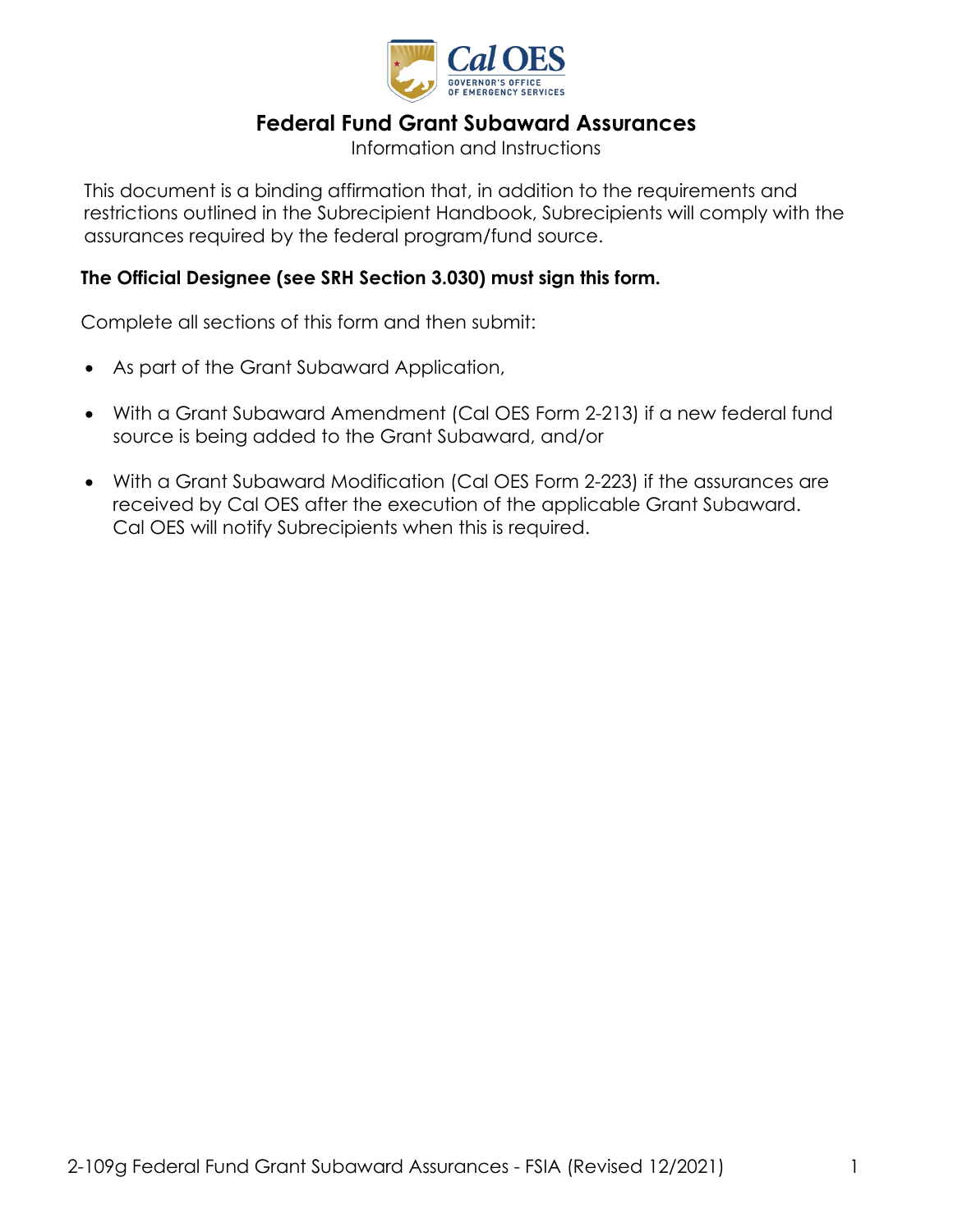

## **Federal Fund Grant Subaward Assurances Paul Coverdell Forensic Science Improvement (FSIA) Grant Program**

Subrecipient:

|     | Cal OES Program Name | Grant<br>Subaward # | <b>Grant Subaward</b><br>Performance Period |
|-----|----------------------|---------------------|---------------------------------------------|
| . ا |                      |                     |                                             |
| ⌒   |                      |                     |                                             |
| 3.  |                      |                     |                                             |
| 4.  |                      |                     |                                             |
| 5.  |                      |                     |                                             |
| O.  |                      |                     |                                             |

Subrecipients agree to adhere to the following and ensure these assurances are passed down to Second-Tier Subrecipients.

#### **1. Required Audits and Financial Statements (SRH Section 14.005)**

Subrecipients expending \$750,000 or more in federal funds annually must comply with the single audit requirement established by the Federal Office of Management and Budget (OMB) Uniform Guidance 2 CFR Part 200, Subpart F and arrange for a single audit by an independent Certified Public Accountant (CPA) firm annually. Audits conducted under this section will be performed using the guidelines established by the American Institute of Certified Public Accountants (AICPA) for such audits.

- ☐ Subrecipient expends \$750,000 or more in federal funds annually.
- ☐ Subrecipient does not expend \$750,000 or more in federal funds annually.

#### **2. Applicability of Part 200 Uniform Requirements**

The Uniform Administrative Requirements, Cost Principles, and Audit Requirements in 2 C.F.R. Part 200, as adopted and supplemented by the DOJ in 2 C.F.R. Part 2800 (together, the "Part 200 Uniform Requirements") apply to this Grant Subaward.

The Part 200 Uniform Requirements were first adopted by DOJ on December 26, 2014. If this FY 2021 award supplements funds previously awarded by OJP under the same award number (e.g., funds awarded during or before December 2014), the Part 200 Uniform Requirements apply with respect to all funds under that award number (regardless of the award date, and regardless of whether derived from the initial award or a supplemental award) that are obligated on or after the acceptance date of this FY 2021 award.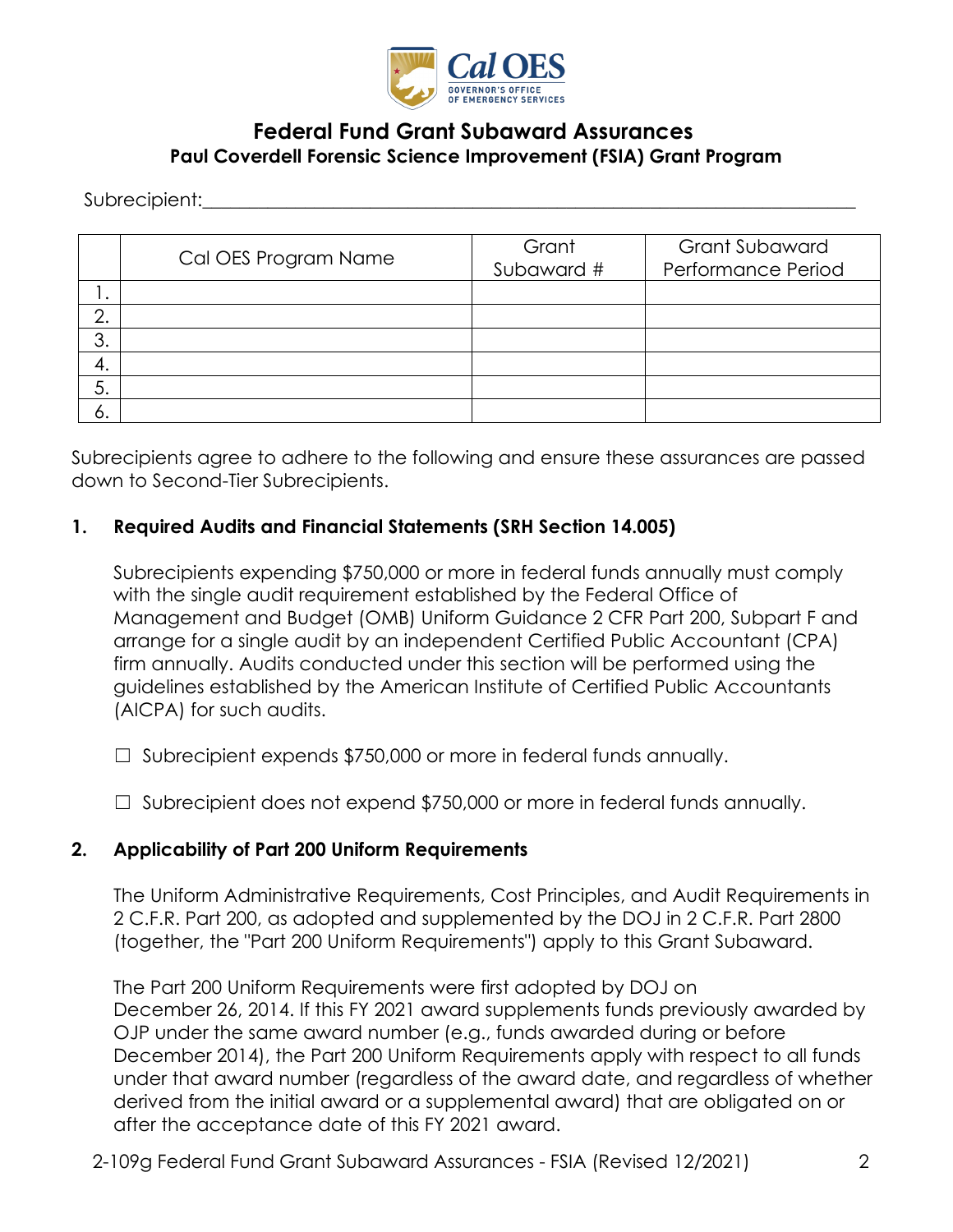For more information and resources on the Part 200 Uniform Requirements as they relate, see the OJP website at [https://ojp.gov/funding/Part200UniformRequirements.htm.](https://ojp.gov/funding/Part200UniformRequirements.htm)

## **3. Record Retention and Access**

All grant records must be retained for seven years from the end of the Grant Subaward performance period. If the Subrecipient's source documentation records are retained in a database system, it must cover the entire performance period and be retrievable. If an audit, investigation, review, litigation, or any other action occurs during the Subrecipient's seven year retention period, the Subrecipient shall retain the records until the resolution of such process, or until the end of the seven year period, whichever is longer.

## **4. Requirement to Report Actual or Imminent Breach of Personally Identifiable Information**

Subrecipients (and any Second-Tier Subrecipients) must have written procedures in place to respond in the event of an actual or imminent "breach" (OMB M-17-12) if they:

- • Create, collect, use, process, store, maintain, disseminate, disclose, or dispose of "Personally Identifiable Information (PII)" (2 CFR 200.1) within the scope of an OJP grant-funded program or activity, or
- Use or operate a "Federal information system" (OMB Circular A-130).

Subrecipients (and any Second-Tier Subrecipients) must have breach procedures that must include a requirement to report actual or imminent breach of PII to Cal OES no later than 24 hours after an occurrence of an actual breach, or the detection of an imminent breach.

### **5. Compliance with DOJ Regulations Pertaining to Civil Rights and Nondiscrimination - 28 C.F.R. Part 38**

 requirements of 28 C.F.R. Part 38 (as may be applicable from time to time), Subrecipients (and any Second-Tier Subrecipients) must comply with all applicable specifically including any applicable requirements regarding written notice to program beneficiaries and prospective program beneficiaries.

Currently, among other things, 28 C.F.R. Part 38 includes rules that prohibit specific forms of discrimination on the basis of religion, a religious belief, a refusal to hold a religious belief, or refusal to attend or participate in a religious practice. Part 38, currently, also sets out rules and requirements that pertain to Subrecipient organizations (and any Second-Tier Subrecipient organizations) that engage in or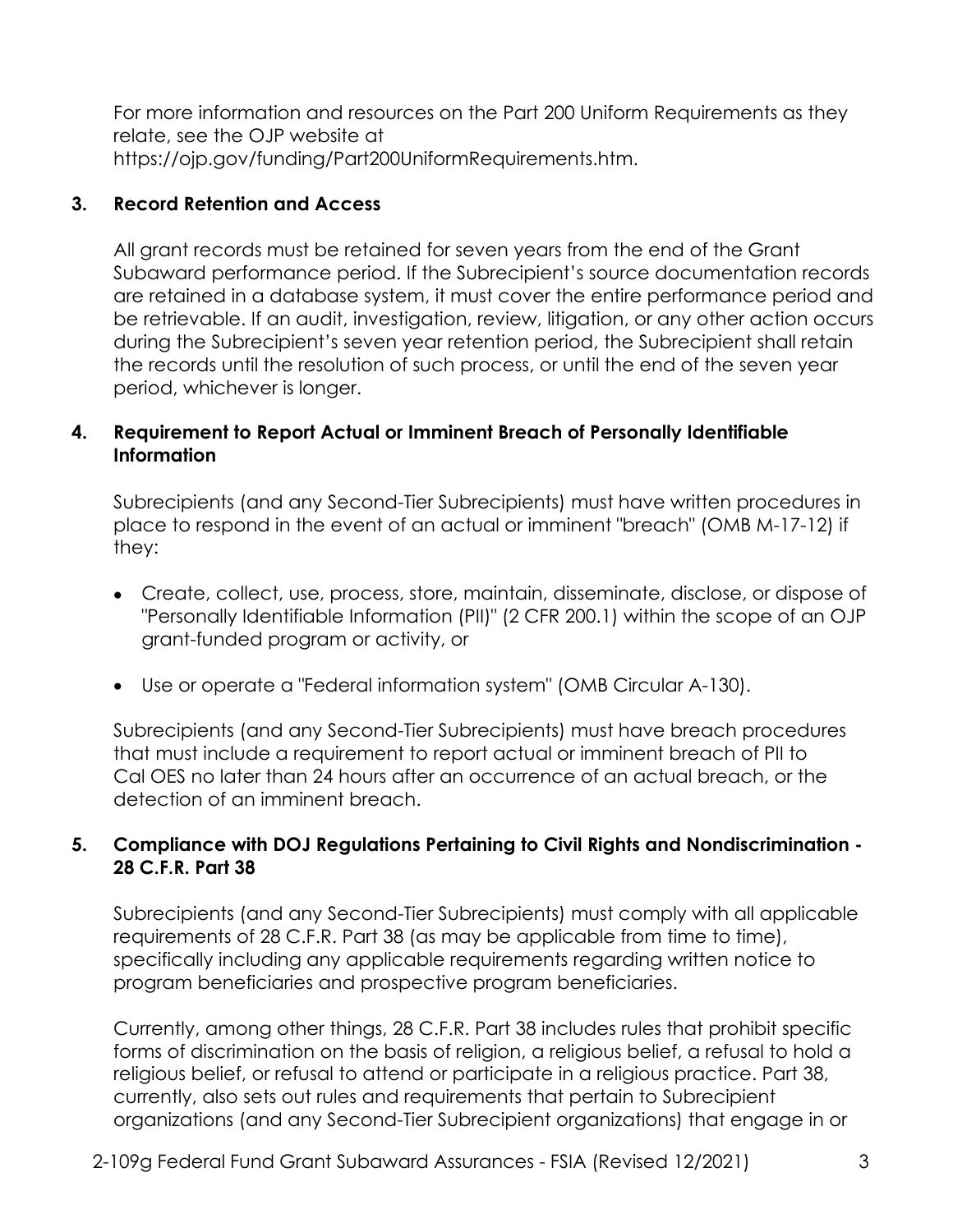conduct explicitly religious activities, as well as rules and requirements that pertain to Subrecipients (and any Second-Tier Subrecipients) that are faith-based or religious organizations.

The text of 28 C.F.R. Part 38 is available via the Electronic Code of Federal Regulations (currently accessible at<https://www.ecfr.gov/cgi>bin/ECFR?page=browse), by browsing to Title 28-Judicial Administration, Chapter 1, Part 38, under e-CFR "current" data.

### **6. Compliance with DOJ Regulations Pertaining to Civil Rights and Nondiscrimination - 28 C.F.R. Part 42**

Subrecipients (and any Second-Tier Subrecipients) must comply with all applicable requirements of 28 C.F.R. Part 42, specifically including any applicable requirements in Subpart E of 28 C.F.R. Part 42 that relate to an equal employment opportunity program.

### **7. Compliance with DOJ Regulations Pertaining to Civil Rights and Nondiscrimination - 28 C.F.R. Part 54**

Subrecipients (and any Second-Tier Subrecipients) must comply with all applicable requirements of 28 C.F.R. Part 54, that relate to nondiscrimination on the basis of sex in certain "educational programs."

## **8. Compliance with 41 U.S.C. 4712 (including prohibitions on reprisal; notice to employees)**

 provisions that prohibit, under specified circumstances, discrimination against an Subrecipients (and any Second-Tier Subrecipients) must comply with, and are subject to, all applicable provisions of 41 U.S.C. 4712, including all applicable employee as reprisal for the employee's disclosure of information related to gross mismanagement of a federal grant, a gross waste of federal funds, an abuse of authority relating to a federal grant, a substantial and specific danger to public health or safety, or a violation of law, rule, or regulation related to a federal grant.

 Subrecipients (and any Second-Tier Subrecipients) also must inform their employees, in writing (and in the predominant native language of the workforce), of employee rights and remedies under 41 U.S.C. 4712.

### **9. Compliance with Applicable Rules Regarding Approval, Planning, and Reporting of Conferences, Meetings, Trainings, and Other Events**

Subrecipients (and any Second-Tier Subrecipients) must comply with all applicable laws, regulations, policies, and official DOJ guidance (including specific cost limits, prior approval and reporting requirements, where applicable) governing the use of federal funds for expenses related to conferences (as that term is defined by DOJ),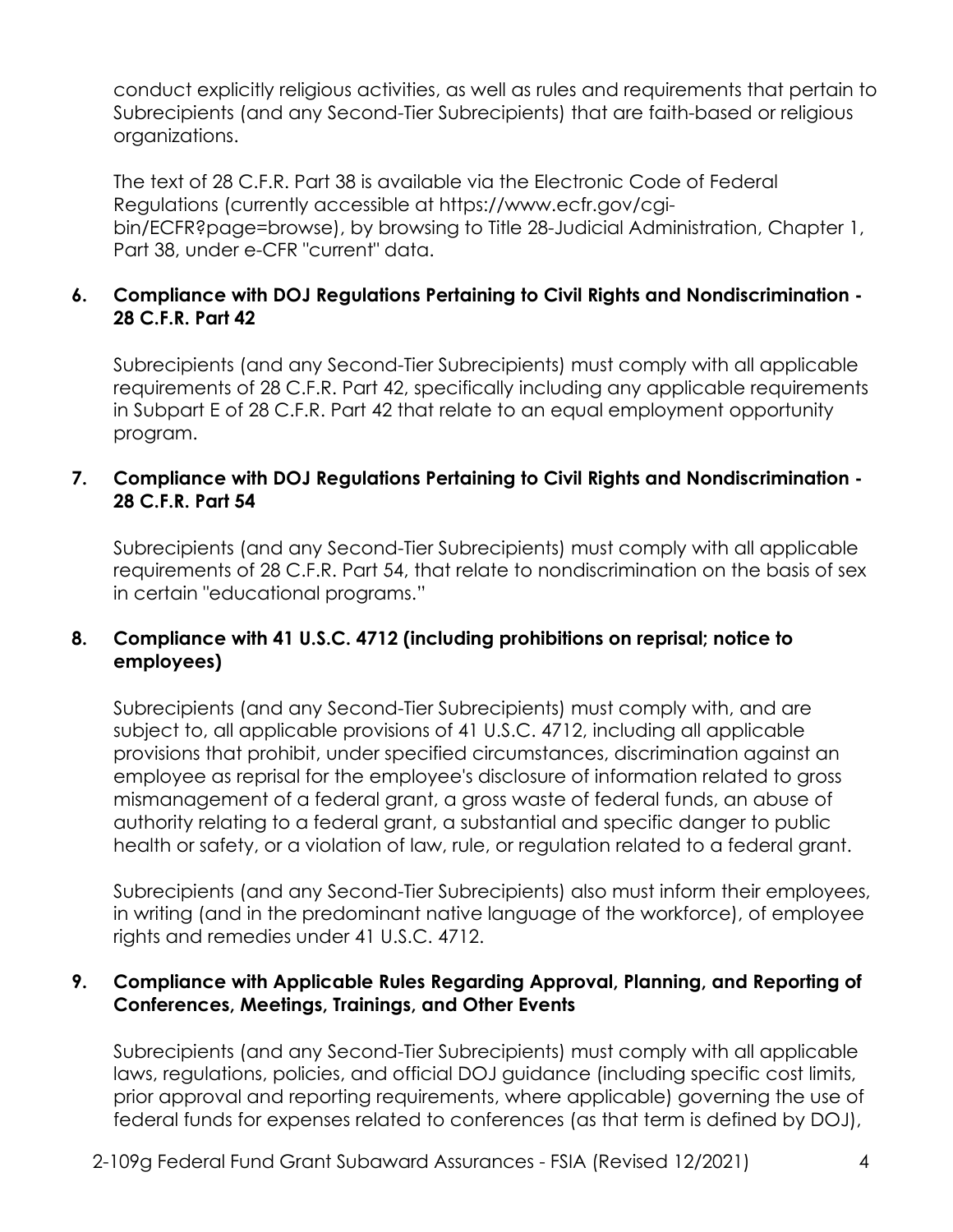including the provision of food and/or beverages at such conferences, and costs of attendance at such conferences.

Information on the pertinent DOJ definition of conferences and the rules applicable to this Grant Subaward appears in the DOJ Grants Financial Guide (currently, as section 3.10 of "Postaward Requirements" in the "DOJ Grants Financial Guide").

## **10. Requirement for Data on Performance and Effectiveness under the Grant Subaward**

 (within the required timeframes) specified by OJP in the program solicitation or other Subrecipients (and any Second-Tier Subrecipients) must collect and maintain data that measure the performance and effectiveness of work under this Grant Subaward. Subrecipients (and any Second-Tier Subrecipients) must provide data applicable written guidance. Data collection supports compliance with the Government Performance and Results Act (GPRA) and the GPRA Modernization Act of 2010, and other applicable laws.

#### **11. Determination of Suitability to Interact with Participating Minors**

 This condition applies to the Grant Subaward (if it is indicated) when some or all of the activities to be carried out under the Grant Subaward (whether by Subrecipients, or Second-Tier Subrecipients) is to benefit a set of individuals under 18 years of age.

 suitability before certain individuals may interact with participating minors. This Subrecipients (and any Second-Tier Subrecipients) must make determinations of requirement applies regardless of an individual's employment status.

The details of this requirement are posted on the OJP web site at <https://ojp.gov/funding/Explore/Interact-Minors.htm>.

## **12. Compliance with DOJ Grants Financial Guide**

 are to the DOJ Grants Financial Guide as posted on the OJP website (currently, the Subrecipients (and any Second Tier Subrecipients) must comply with all applicable sections of the DOJ Financial Guide. References to the DOJ Grants Financial Guide "DOJ Grants Financial Guide" available at

 <https://ojp.gov/financialguide/DOJ/index.htm>), including any updated version that may be posted during the period of performance. Subrecipients agree to comply with the DOJ Grants Financial Guide.

## **13. Encouragement of Policies to Ban Text Messaging while Driving**

Pursuant to Executive Order 13513, "Federal Leadership on Reducing Text Messaging While Driving," 74 Fed. Reg. 51225 (October 1, 2009), the DOJ encourages Subrecipients (and any Second-Tier Subrecipients) to adopt and enforce policies banning employees from text messaging while driving any vehicle during the course

2-109g Federal Fund Grant Subaward Assurances - FSIA (Revised 12/2021) 5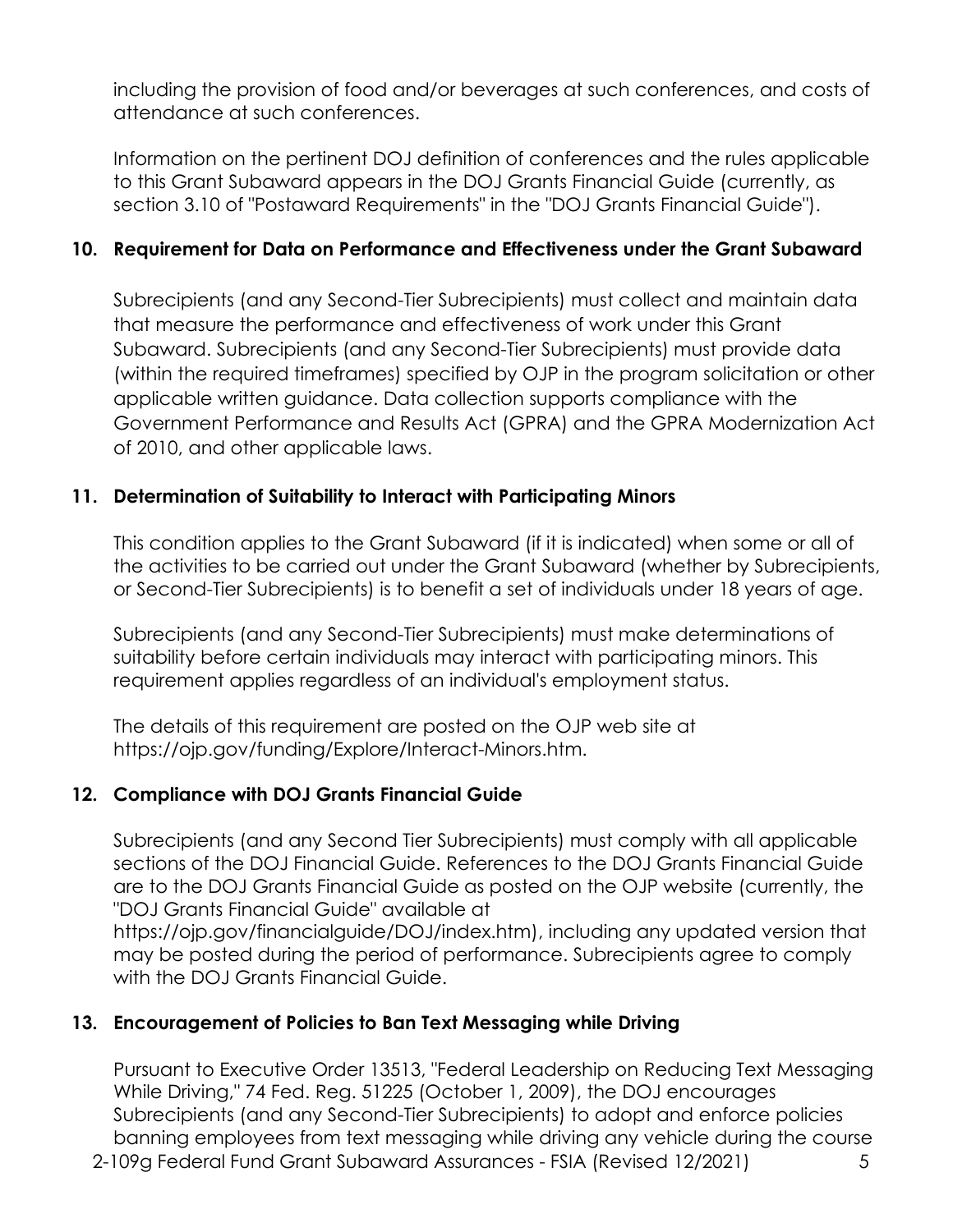safety policies and conduct education, awareness, and other outreach to decrease of performing work funded by this Grant Subaward, and to establish workplace crashes caused by distracted drivers.

## **14. Compliance with General Appropriations-law Restrictions on the use of Federal Funds**

Subrecipients (and any Second-Tier Subrecipients) must comply with all applicable restrictions on the use of federal funds set out in federal appropriations statutes. Pertinent restrictions, including from various "general provisions" in the Consolidated Appropriations Act, 2021, are set out at <https://ojp.gov/funding/Explore/FY21AppropriationsRestrictions.htm>.

 Subrecipients (and any Second-Tier Subrecipients) would or might fall within the Should a question arise as to whether a particular use of federal funds by scope of an appropriations or law restriction, Subrecipients are to contact Cal OES for guidance, and may not proceed without the express prior written approval of Cal OES.

### **15. Potential Imposition of Additional Requirements**

 Subrecipients (and any Second-Tier Subrecipients) agree to comply with any additional requirements that may be imposed by the DOJ awarding agency (OJP or OVW, as appropriate) during the period of performance for this Grant Subaward, if Subrecipients are designated as "high-risk" for purposes of the DOJ high-risk grantee list.

## **16. Employment Eligibility Verification for Hiring under the Grant Subaward**

- a. Subrecipients (and any Second-Tier Subrecipients) must:
	- 1) Ensure that, as part of the hiring process for any position within the United States that is or will be funded (in whole or in part) with Grant Subaward funds, Subrecipients (and any Second-Tier Subrecipients) properly verify the employment eligibility of the individual who is being hired, consistent with the provisions of 8 U.S.C. 1324a(a)(1).
	- Subrecipients) who are or will be involved in activities under this Grant 2) Notify all persons associated with Subrecipients (or any Second-Tier Subaward of both:
		- a) This Grant Subaward requirement for verification of employment eligibility, and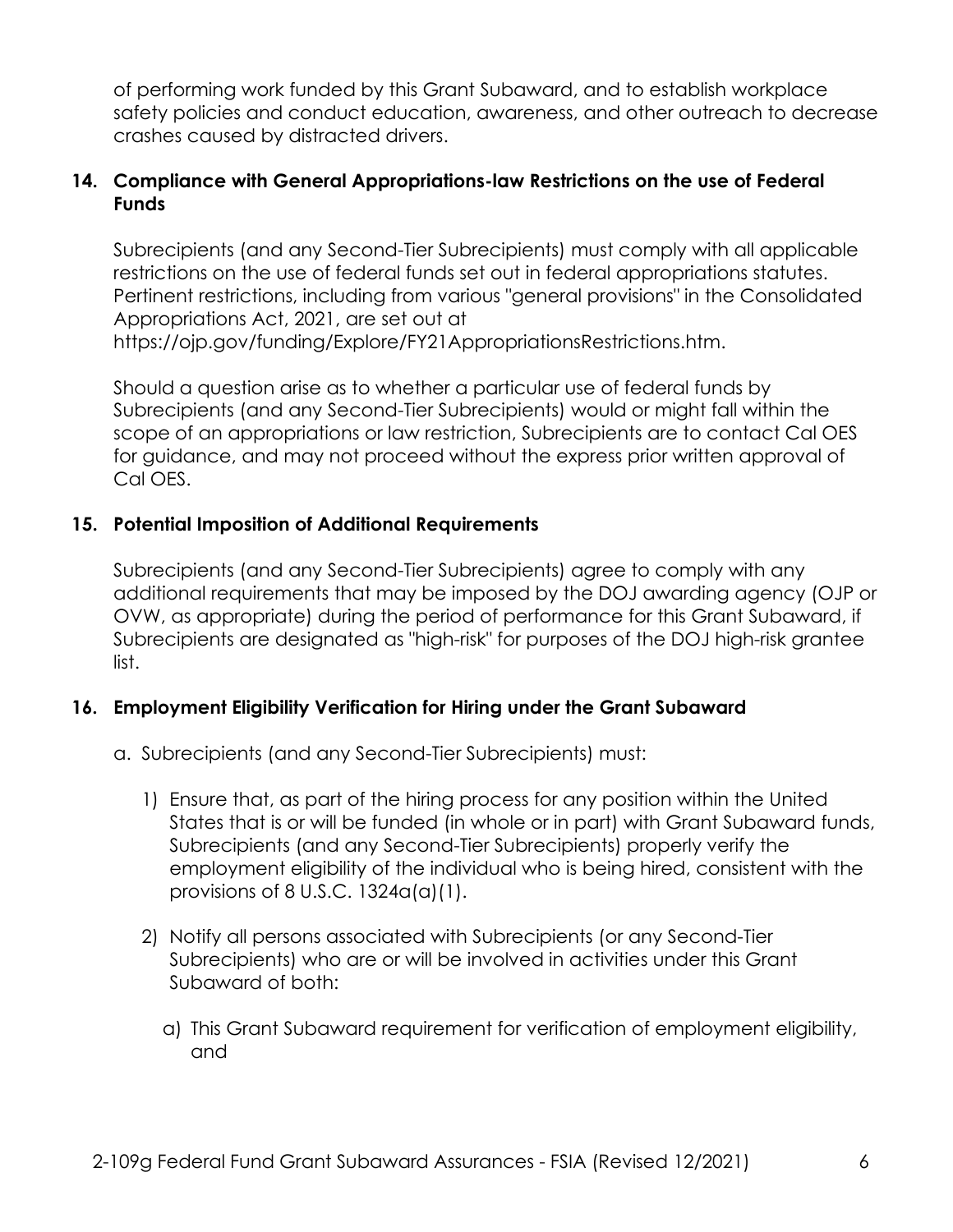- b) The associated provisions in 8 U.S.C. 1324a(a)(1) that, generally speaking, make it unlawful, in the United States, to hire (or recruit for employment) certain aliens.
- 3) Provide training (to the extent necessary) to those persons required by this condition to be notified of the Grant Subaward requirement for employment eligibility verification and of the associated provisions of 8 U.S.C. 1324a(a)(1).
- 4) As part of the recordkeeping for the Grant Subaward (including pursuant to the Part 200 Uniform Requirements), maintain records of all employment eligibility verifications pertinent to compliance with this Grant Subaward condition in accordance with Form I-9 record retention requirements, as well as records of all pertinent notifications and trainings.
- b. Monitoring

Subrecipients' monitoring responsibilities include monitoring Second-Tier Subrecipients' compliance with this condition.

c. Allowable costs

 necessary, and allocable costs (if any) of actions designed to ensure compliance To the extent that such costs are not reimbursed under any other federal program, Grant Subaward funds may be obligated for the reasonable, with this condition.

- d. Rules of construction
	- 1) Staff involved in the hiring process

For purposes of this condition, persons "who are or will be involved in activities under this Grant Subaward" specifically includes (without limitation) any and all Subrecipient officials or other staff who are or will be involved in the hiring process with respect to a position that is or will be funded (in whole or in part) with Grant Subaward funds.

2) Employment eligibility confirmation with E-Verify

 Subrecipient (and any Second-Tier Subrecipient) uses E-Verify (and follows the For purposes of satisfying the requirement of this condition regarding verification of employment eligibility, Subrecipients (and any Second-Tier Subrecipients) may choose to participate in, and use, E-Verify (www.e[verify.gov](https://verify.gov)), provided an appropriate person authorized to act on behalf of the proper E-Verify procedures, including in the event of a "Tentative Nonconfirmation" or a "Final Nonconfirmation") to confirm employment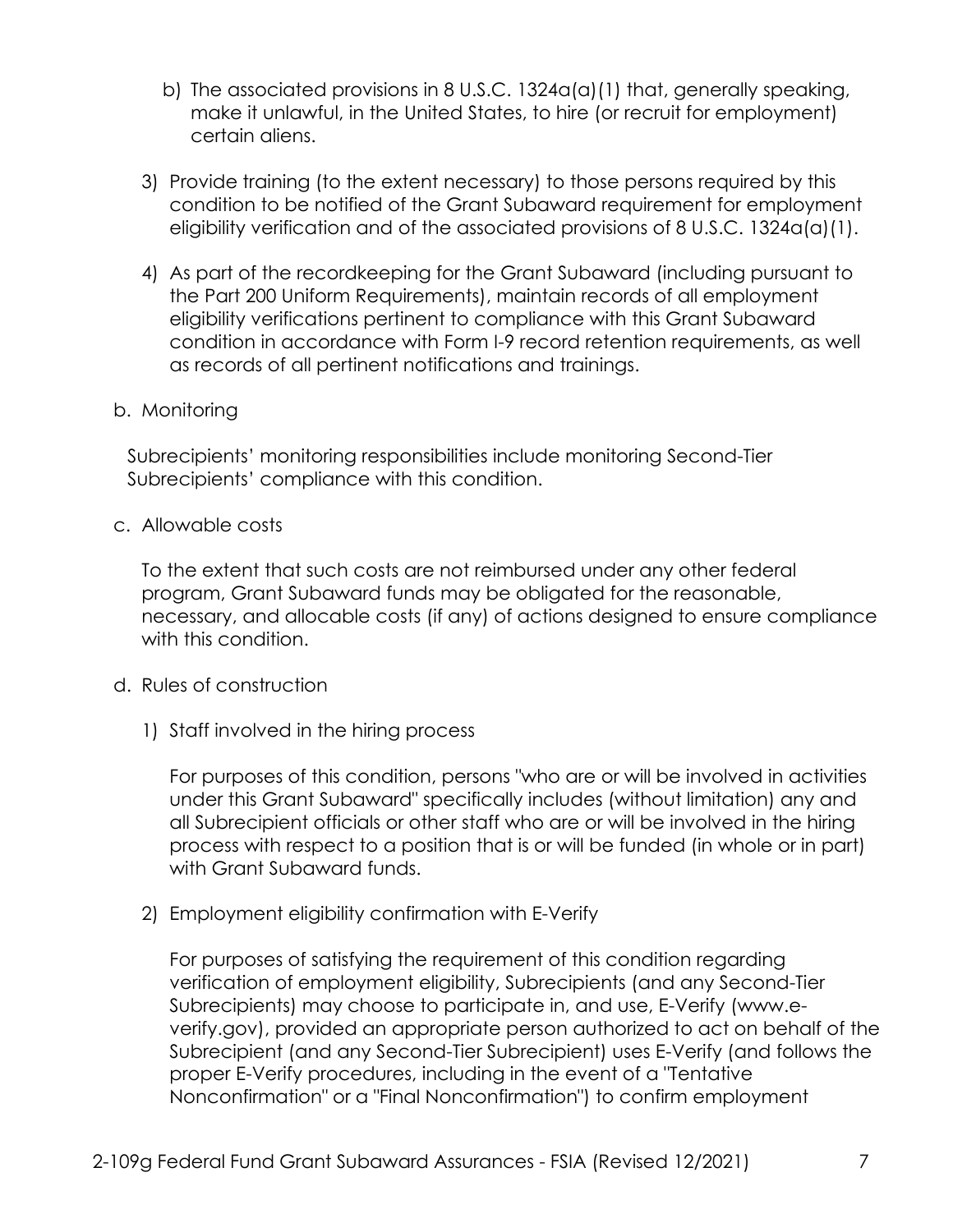eligibility for each hiring for a position in the United States that is or will be funded (in whole or in part) with Grant Subaward funds.

- 3) "United States" specifically includes the District of Columbia, Puerto Rico, Guam, the Virgin Islands of the United States, and the Commonwealth of the Northern Mariana Islands.
- 4) Nothing in this condition shall be understood to authorize or require Subrecipients (and any Second-Tier Subrecipients), or any person or other entity, to violate any federal law, including any applicable civil rights or nondiscrimination law.
- 5) Nothing in this condition, including in paragraph 4.B., shall be understood to relieve Subrecipients (and any Second-Tier Subrecipients) or any person or other entity, of any obligation otherwise imposed by law, including 8 U.S.C. 1324a(a)(1).

 Verify visit the E-Verify website (<https://www.e-verify.gov>/). Questions about E-Verify should be directed to DHS. For more information about E-

### **17. Restrictions and Certifications Regarding Non-disclosure Agreements and Related Matters**

 No Subrecipients (and any Second-Tier Subrecipients) under this Grant Subaward, or entity that receives a procurement contract or subcontract with any funds under this Grant Subaward, may require any employee or contractor to sign an internal confidentiality agreement or statement that prohibits or otherwise restricts, or purports to prohibit or restrict, the reporting (in accordance with law) of waste, fraud, or abuse to an investigative or law enforcement representative of a federal department or agency authorized to receive such information.

 compartmented information), or any other form issued by a federal department or The foregoing is not intended, and shall not be understood by the agency making this Grant Subaward, to contravene requirements applicable to Standard Form 312 (which relates to classified information), Form 4414 (which relates to sensitive agency governing the nondisclosure of classified information.

- a. In accepting this Grant Subaward, Subrecipients (and any Second-Tier Subrecipients):
	- 1) Represent that they neither require, nor have required, internal confidentiality prohibit or otherwise currently restrict (or purport to prohibit or restrict) above; and agreements or statements from employees or contractors that currently employees or contractors from reporting waste, fraud, or abuse as described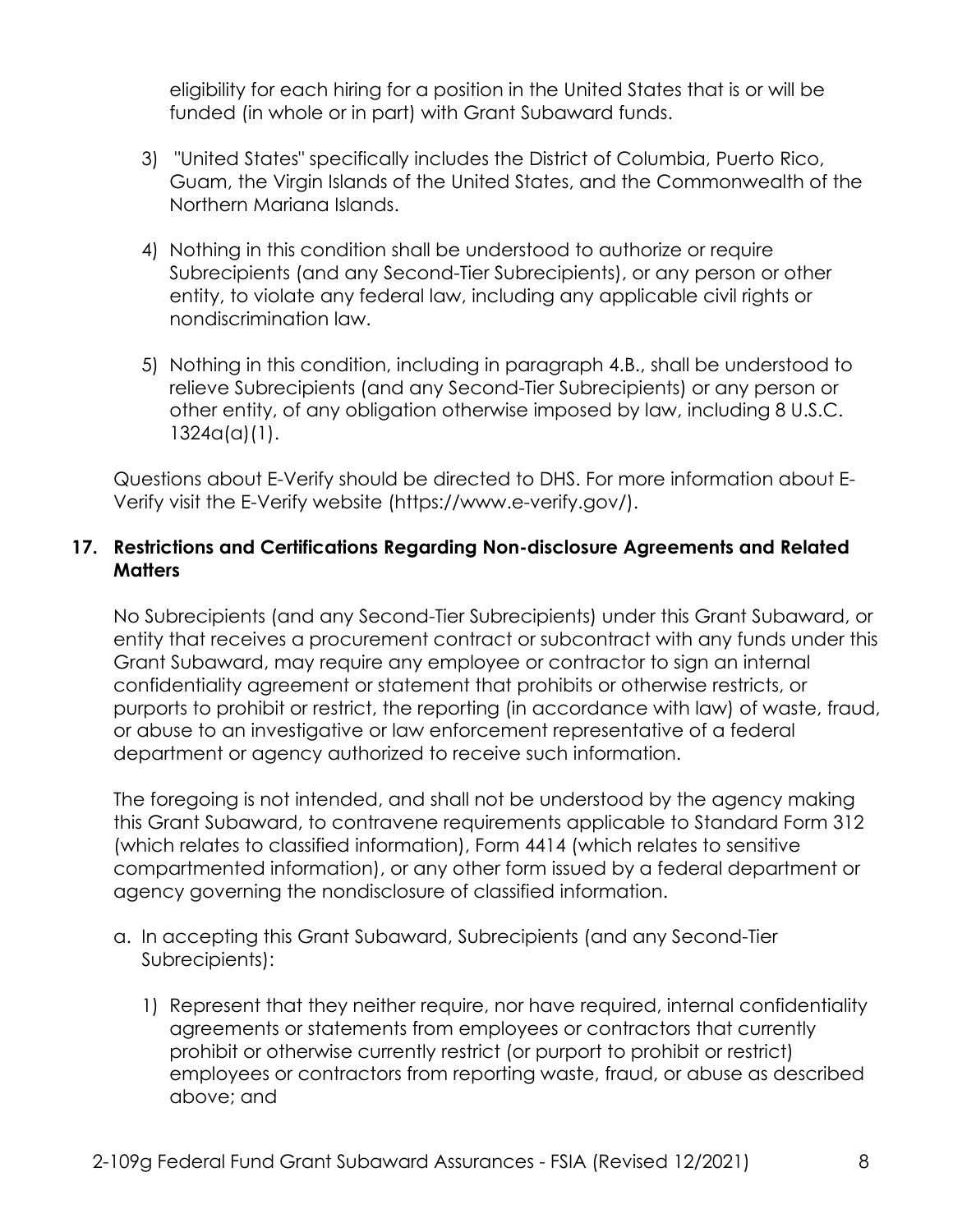- 2) Certify that, if they learn, or are notified, that they have, or have been, requiring their employees or contractors to execute agreements or statements that prohibit or otherwise restrict (or purport to prohibit or restrict), reporting of obligations only if expressly authorized to do so by Cal OES. waste, fraud, or abuse as described above, they will immediately stop any further obligations of Grant Subaward funds, will provide prompt written notification to Cal OES, and will resume (or permit resumption of) such
- b. If Subrecipients are authorized under this award to make Second-Tier Subawards, procurement contracts, or both:
	- 1) Subrecipients represent that:
		- procurement contract, or subcontract under a procurement contract) that prohibit or otherwise currently restrict (or purport to prohibit or restrict) a) No other entity (whether through a Second-Tier Subaward ("subgrant"), they pass funds to either requires or has required internal confidentiality agreements or statements from employees or contractors that currently employees or contractors from reporting waste, fraud, or abuse as described above; and
		- b) Appropriate inquiry has been made, or otherwise Subrecipients have an adequate factual basis, to support this representation; and
	- 2) If learned or notified that any Second-Tier Subrecipient, contractor, or subcontractor entity that receives funds under this Grant Subaward is, or has resumption of) such obligations only if expressly authorized to do so by been, requiring its employees or contractors to execute agreements or statements that prohibit or otherwise restrict (or purport to prohibit or restrict), reporting of waste, fraud, or abuse as described above, they will immediately stop any further obligations of Grant Subaward funds to or by that entity, will provide prompt written notification to Cal OES, and will resume (or permit Cal OES.

### **18. Reclassification of Various Statutory Provisions to a New Title 34 of the United States Code**

 grants and cooperative agreements), including many provisions previously codified On September 1, 2017, various statutory provisions previously codified elsewhere in the U.S. Code were editorially reclassified (that is, moved and renumbered) to a new Title 34, entitled "Crime Control and Law Enforcement." The reclassification encompassed a number of statutory provisions pertinent to OJP awards (that is, OJP in Title 42 of the U.S. Code.

Effective as of September 1, 2017, any reference in this award document to a statutory provision that has been reclassified to the new Title 34 of the U.S. Code is to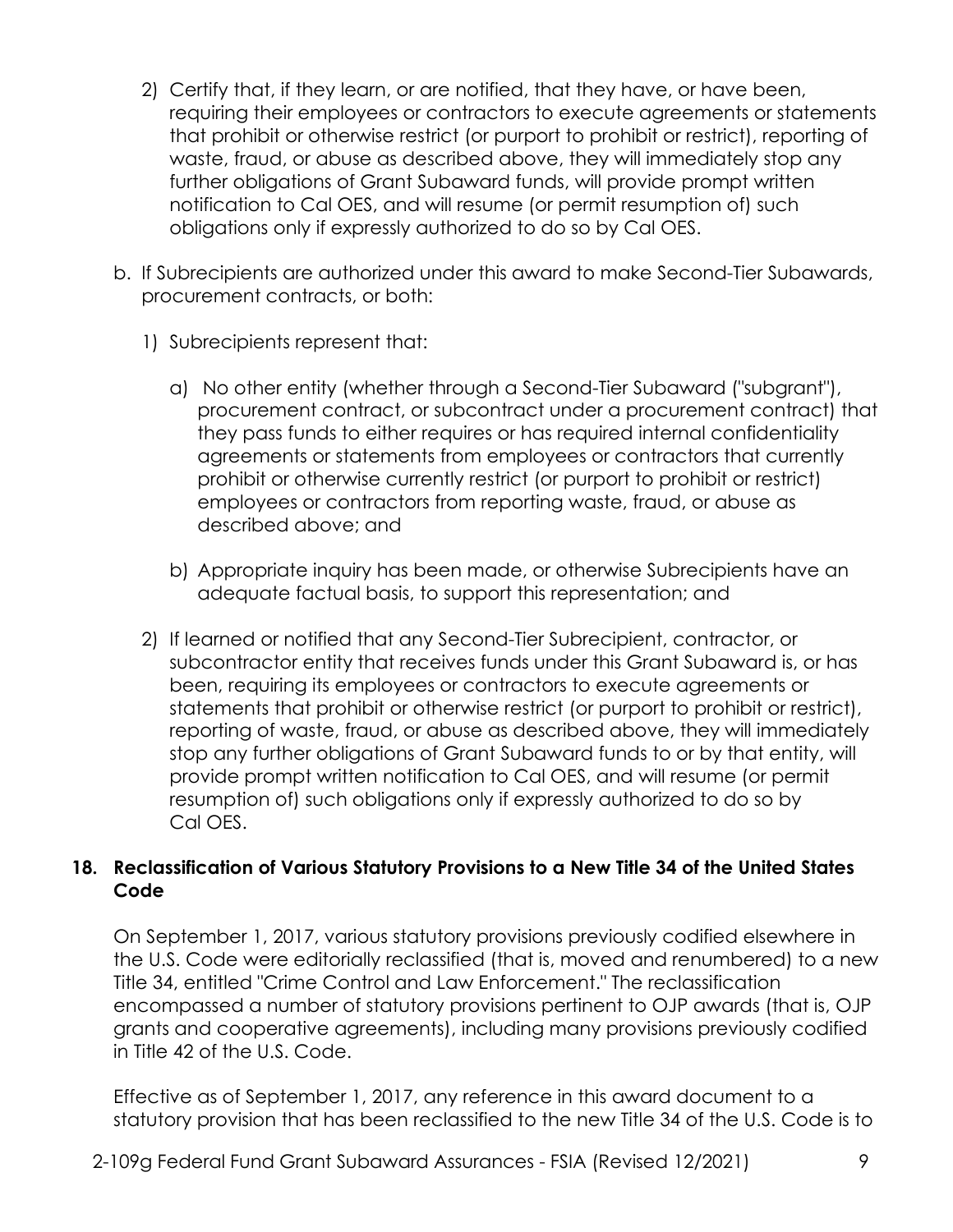be read as a reference to that statutory provision as reclassified to Title 34. This rule of construction specifically includes references set out in award conditions, references set out in material incorporated by reference through award conditions, and references set out in other award requirements.

### **19. OJP Training Guiding Principles**

Subrecipients (and any Second-Tier Subrecipients) agree that they will adhere to the OJP Training Guiding Principle for Grantee and Subgrantees (available at [https://ojp.gov/funding/Implement/TrainingPrinciplesForGrantees-Subgrantees.htm\)](https://ojp.gov/funding/Implement/TrainingPrinciplesForGrantees-Subgrantees.htm) for all training or training materials developed or delivered with these funds.

### **20. Federal Authorization**

Subrecipients (and any Second-Tier Subrecipients) must comply with all applicable requirements for authorization of any Grant Subaward. This condition applies to agreements that -- for purposes of federal grants administrative requirements -- OJP considers a "Grant Subaward" (and therefore does not consider a procurement "contract").

The details of the requirement for authorization of any Grant Subaward are posted on the OJP web site at <https://ojp.gov/funding/Explore/SubawardAuthorization.htm>.

#### **21. Requirements Related to System for Award Management and Universal Identifier Requirements**

Subrecipients (and any Second-Tier Subrecipients) must comply with applicable requirements regarding the System for Award Management (SAM), currently accessible at <https://www.sam.gov>/. This includes applicable requirements regarding registration with SAM, as well as maintaining the currency of information in SAM.

Subrecipients also must comply with applicable restrictions for Second-Tier Subawards, including restrictions on Grant Subawards to entities that do not acquire and provide (to Subrecipients) the unique entity identifier required for SAM registration.

The details of the Subrecipients' obligations related to SAM and to unique entity identifiers are posted on the OJP web site at [https://ojp.gov/funding/Explore/SAM.htm.](https://ojp.gov/funding/Explore/SAM.htm)

This condition does not apply to a Grant Subaward to an individual who received the Grant Subaward as a natural person (i.e., unrelated to any business or non-profit organization that he or she may own or operate in his or her name).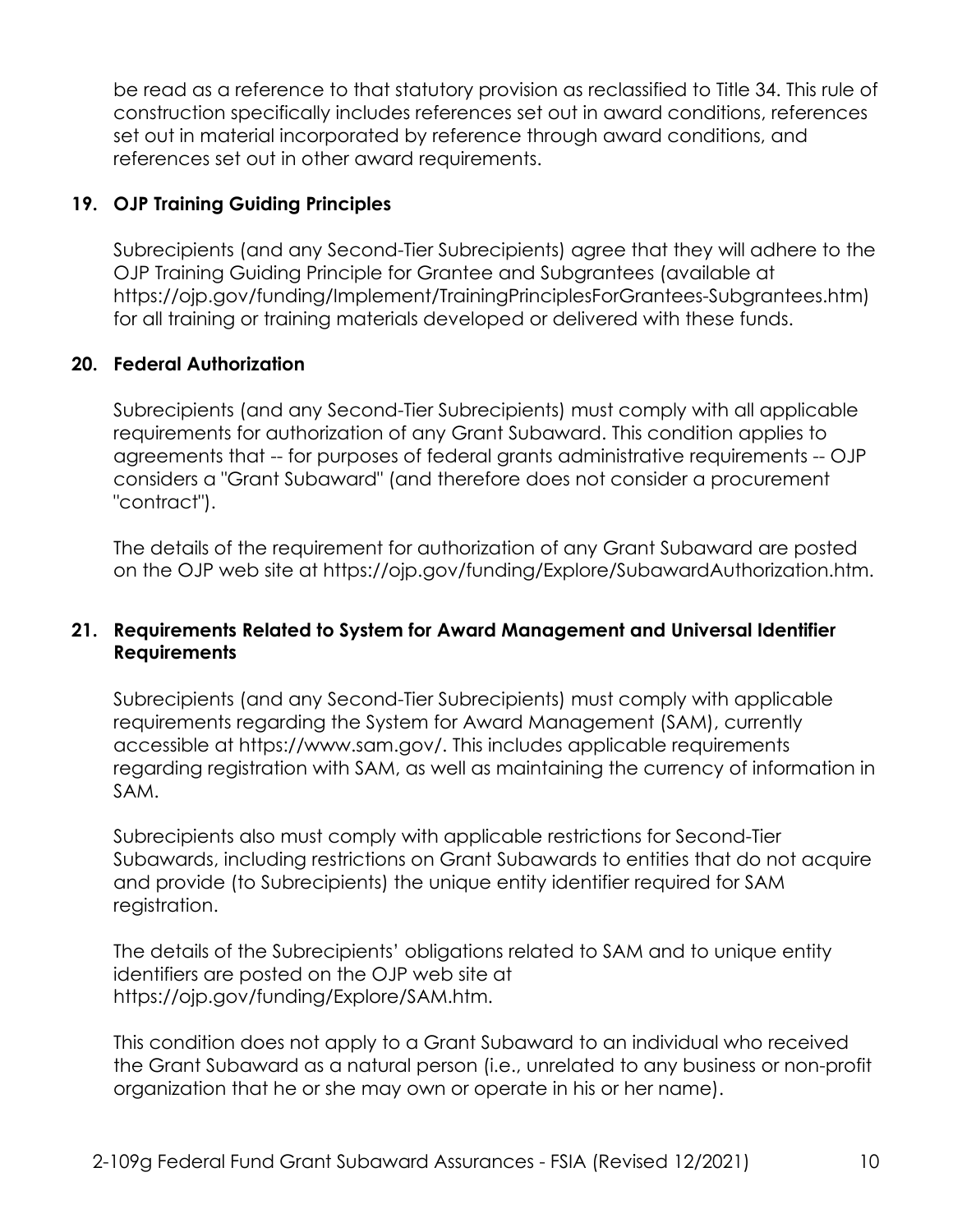## **22. Restrictions on "lobbying"**

In general, as a matter of federal law, federal funds awarded by OJP may not be used by Subrecipients (and any Second-Tier Subrecipients), either directly or indirectly, to support or oppose the enactment, repeal, modification, or adoption of any law, regulation, or policy, at any level of government. See 18 U.S.C. 1913. (There may be exceptions if an applicable federal statute specifically authorizes certain activities that otherwise would be barred by law.)

 influence (or attempt to influence) a federal agency, a Member of Congress, or Congress (or an official or employee of any of them) with respect to the awarding of a federal grant or cooperative agreement, subgrant, contract, subcontract, or loan, Another federal law generally prohibits federal funds awarded by OJP from being used by Subrecipients (and any Second-Tier Subrecipients), to pay any person to or with respect to actions such as renewing, extending, or modifying any such award. See 31 U.S.C. 1352. Certain exceptions to this law apply, including an exception that applies to Indian tribes and tribal organizations.

### **23. Specific Post-award Approval Required to Use a Noncompetitive Approach in any Procurement Contract that would Exceed \$250,000**

Subrecipients (and any Second-Tier Subrecipients) must comply with all applicable requirements to obtain specific advance approval to use a noncompetitive approach in any procurement contract that would exceed the Simplified Acquisition Threshold (currently, \$250,000). This condition applies to agreements that -- for purposes of federal grants administrative requirements -- OJP considers a procurement "contract" (and therefore does not consider a subaward).

 The details of the requirement for advance approval to use a noncompetitive web site at [https://ojp.gov/funding/Explore/NoncompetitiveProcurement.htm.](https://ojp.gov/funding/Explore/NoncompetitiveProcurement.htm) approach in a procurement contract under an OJP award are posted on the OJP

#### **(including reporting requirements and OJP Authority to Terminate Grant Subaward) 24. Requirements Pertaining to Prohibited Conduct Related to Trafficking in Persons**

 (and any Second-Tier Subrecipients), or individuals defined (for purposes of this Subrecipients (and any Second-Tier Subrecipients) must comply with all applicable requirements (including requirements to report allegations) pertaining to prohibited conduct related to the trafficking of persons, whether on the part of Subrecipients condition) as "employees" of Subrecipients (and any Second-Tier Subrecipients).

The details of the Subrecipients' obligations related to prohibited conduct related to trafficking in persons are posted on the OJP web site at <https://ojp.gov/funding/Explore/ProhibitedConduct-Trafficking.htm>.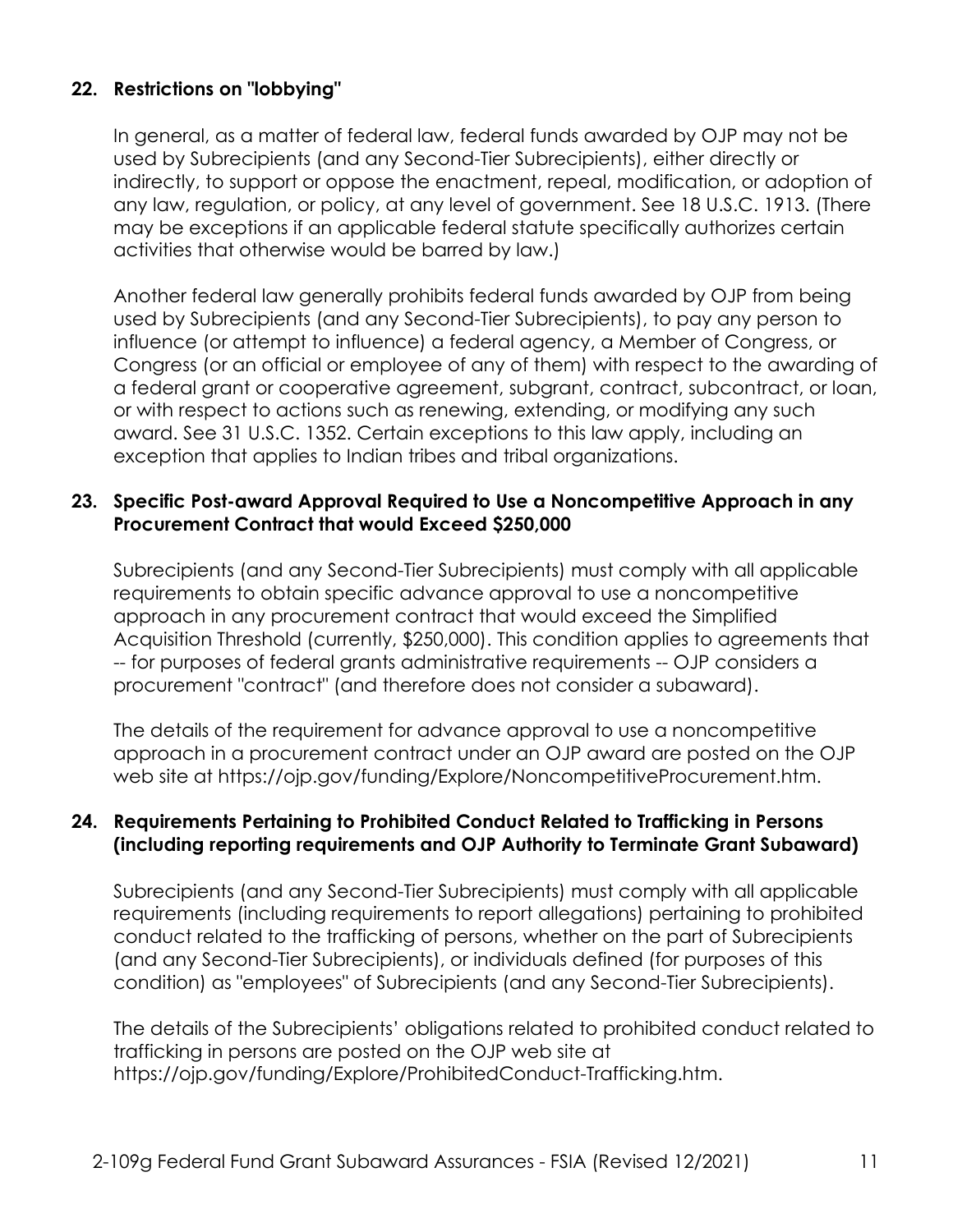## **25. Reporting Potential Fraud, Waste, and Abuse, and Similar Misconduct**

 subcontractor, or other person has, in connection with funds under this Grant (2) committed a criminal or civil violation of laws pertaining to fraud, conflict of Subrecipients (and any Second-Tier Subrecipients) must promptly refer to Cal OES any credible evidence that a principal, employee, agent, Subrecipient, contractor, Subaward-- (1) submitted a claim that violates the False Claims Act; or interest, bribery, gratuity, or similar misconduct.

 Grant Subaward should must also be reported to Cal OES. Additional information is Potential fraud, waste, abuse, or misconduct involving or relating to funds under this available from the DOJ OIG website at [https://oig.justice.gov/hotline.](https://oig.justice.gov/hotline)

#### **26. Limit on Use of Grant Funds for Grantees' Employees' Salaries**

 compensate an employee at a higher rate, provided the amount in excess of this With respect to this award, federal funds may not be used to pay cash compensation (salary plus bonuses) to any employee of the award recipient at a rate that exceeds 110% of the maximum annual salary payable to a member of the federal government's Senior Executive Service (SES) at an agency with a Certified SES Performance Appraisal System for that year. (An award recipient may compensation limitation is paid with non-federal funds.)

This limitation on compensation rates allowable under this award may be waived on an individual basis at the discretion of the OJP official indicated in the program announcement under which this award is made.

#### **27. Information and/or Data Requests**

Subrecipients (and any Second-Tier Subrecipients) agree to cooperate with any assessments, national evaluation efforts, or information or data collection requests, including, but not limited to, the provision of any information required for the assessment or evaluation of any activities within this project.

#### **28. Published Written and Web-based Materials**

 2-109g Federal Fund Grant Subaward Assurances - FSIA (Revised 12/2021) 12 curricula, training materials, proposed publications, reports, or any other written Subrecipients shall provide the Cal OES Program Specialist with a copy of any materials that will be published, including web-based materials and website content, resulting from this Subaward at least forty-five working days prior to the targeted dissemination date. Any written, visual, or audio publications, with the exception of press releases, whether published at the grantee's or government's expense, shall contain the following statements: "This project was supported by Grant No. \_\_\_\_\_\_\_\_\_\_\_\_\_\_\_, awarded by the Bureau of Justice Assistance. The Bureau of Justice Assistance is a component of the Department of Justice's Office of Justice Programs, which also includes the Bureau of Justice Statistics, the National Institute of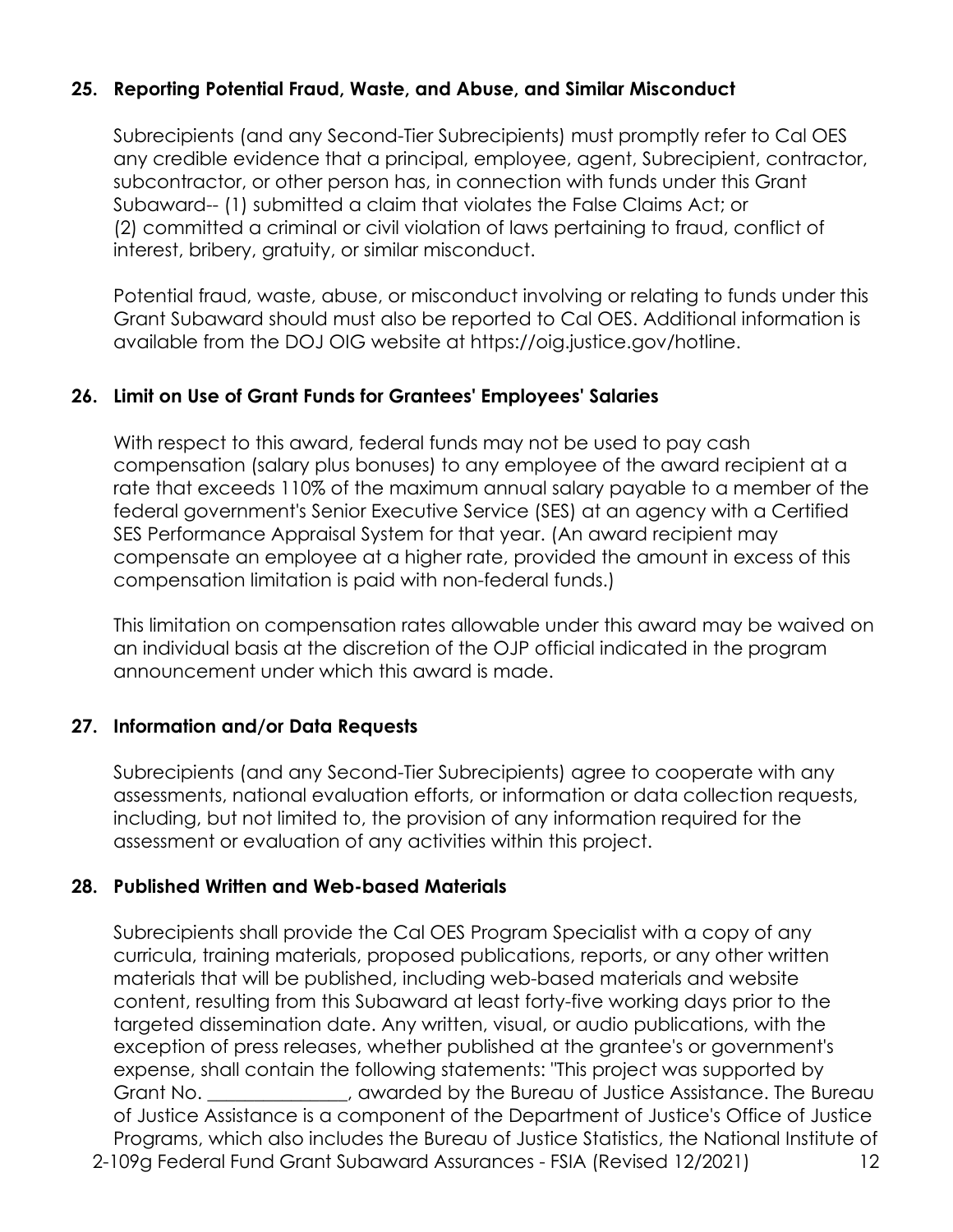Victims of Crime, and the SMART Office. Points of view or opinions in this document Justice, the Office of Juvenile Justice and Delinquency Prevention, the Office for are those of the author and do not necessarily represent the official position or policies of the U.S. Department of Justice."

## **29. Press Releases**

 of release of information by Cal OES where appropriate and to respond to press or Subrecipients (and any Second-Tier Subrecipients) shall transmit to the Cal OES Program Specialist copies of all official award-related press releases at least fifteen working days prior to public release. Advance notice permits time for coordination public inquiries.

## **30. Copyright; Data rights**

 Subrecipients (and any Second-Tier Subrecipients) acknowledge that OJP reserves a royalty-free, non-exclusive, and irrevocable license to reproduce, publish, or otherwise use, and authorize others to use (in whole or in part, including in connection with derivative works), for Federal purposes: (1) any work subject to copyright developed under a Subaward; and (2) any rights of copyright to which a Subrecipient (at any Second-Tier Subrecipient) purchases ownership with Federal support.

 right to (1) obtain, reproduce, publish, or otherwise use the data first produced under a Subaward; and (2) authorize others to receive, reproduce, publish, or otherwise Acquisition Regulation (FAR) provision 52.227-14 (Rights in Data - General). Subrecipients (and any Second-Tier Subrecipients) acknowledge that OJP has the use such data for Federal purposes. "Data" includes data as defined in Federal

It is the responsibility of the Subrecipient (and any Second-Tier Subrecipient) to ensure that the provisions of this condition are included in any Subaward under this Subaward.

Subrecipients (and any Second-Tier Subrecipients) have the responsibility to obtain from Subrecipients, contractors, and subcontractors (if any) all rights and data necessary to fulfill the recipient's obligations to the Government under this Subaward. If a proposed Subrecipient, contractor, or subcontractor refuses to accept terms affording the Government such rights, the Subrecipient shall promptly bring such refusal to the attention of the Cal OES Program Specialist for the Subaward and not proceed with the agreement in question without further authorization from Cal OES.

## **31. Generally Accepted Laboratory Practices**

Subrecipients (and any Second-Tier Subrecipients) shall ensure that any forensic laboratory, forensic laboratory system, medical examiner's office, or coroner's office

2-109g Federal Fund Grant Subaward Assurances - FSIA (Revised 12/2021) 13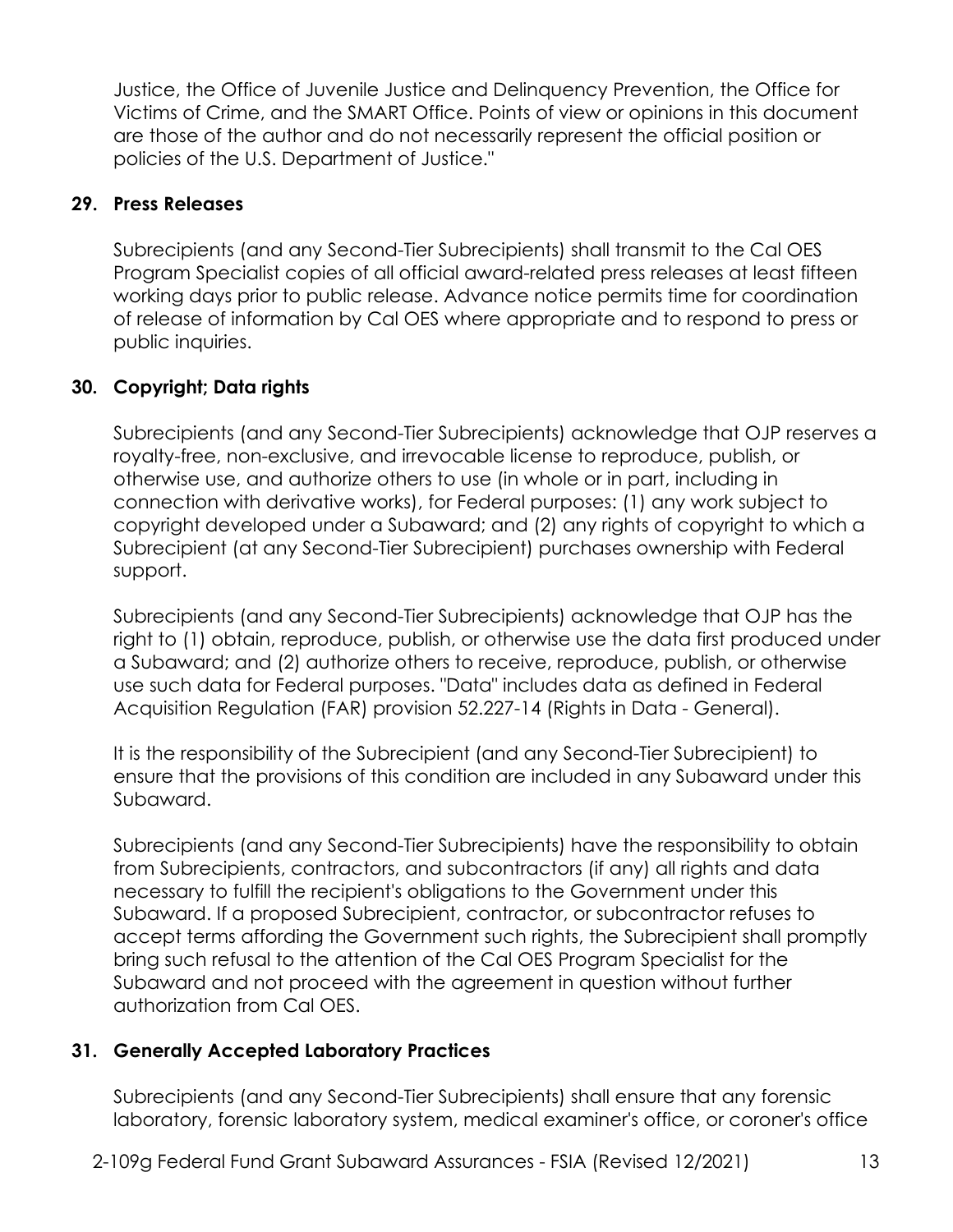that will receive any portion of the Subaward uses generally accepted laboratory practices and procedures as established by accrediting organizations or appropriate certifying bodies.

#### a. External Investigations

 conduct independent external investigations into allegations of serious Subrecipients (and any Second-Tier Subrecipients) shall ensure that requirements associated with 34 U.S.C. section 10562(4) (which relate to processes in place to negligence or misconduct by employees or contractors) are satisfied with respect to any forensic laboratory system, medical examiner's office, coroner's office, law enforcement storage facility, or medical facility in the State that will receive a portion of the grant amount.

#### b. Accreditation

 accredited, or will use a portion of this award to prepare and apply for Subrecipients (and any Second-Tier Subrecipients) shall ensure that any forensic laboratory or forensic laboratory system (not including any medical examiner's office or coroner's office) that will receive any portion of the award either is accreditation by not more than two years from the award date of this award.

Additionally, with respect to accreditation, the Subrecipient (and any Second-Tier Subrecipient) shall ensure that for any Subaward it makes under this award, it will require in a legally-binding and enforceable writing, such as the Subaward documentation (for example, Subaward terms and conditions), that its Subrecipient: (1) if accredited, must continue to demonstrate such accreditation as a condition of receiving or using the Subaward funds; or (2) if not accredited, must use the Subaward funds to prepare and apply for accreditation.

 guidance if it should have any question as to what constitutes proper system with accreditation (or by such laboratory to obtain accreditation) that The Coverdell statute (see 34 U.S.C. section 10562(2)) and the Paul Coverdell Forensic Science Improvement Grants Program solicitation state certain requirements and guidance associated with proper accreditation and regarding what BJA will consider to be acceptable documentation of accreditation. The Subrecipient is to contact the Cal OES Program Specialist for clarification or accreditation for the purposes of the Coverdell program. Subaward funds may not be used under this Subaward by a forensic laboratory or forensic laboratory BJA determines not to be consistent with the Coverdell law and the solicitation or to be otherwise deficient.

 laboratory or forensic laboratory system that receives funding under this Subrecipients (and any Second-Tier Subrecipients) agree to notify Cal OES promptly upon any change in the accreditation status of any forensic science Subaward.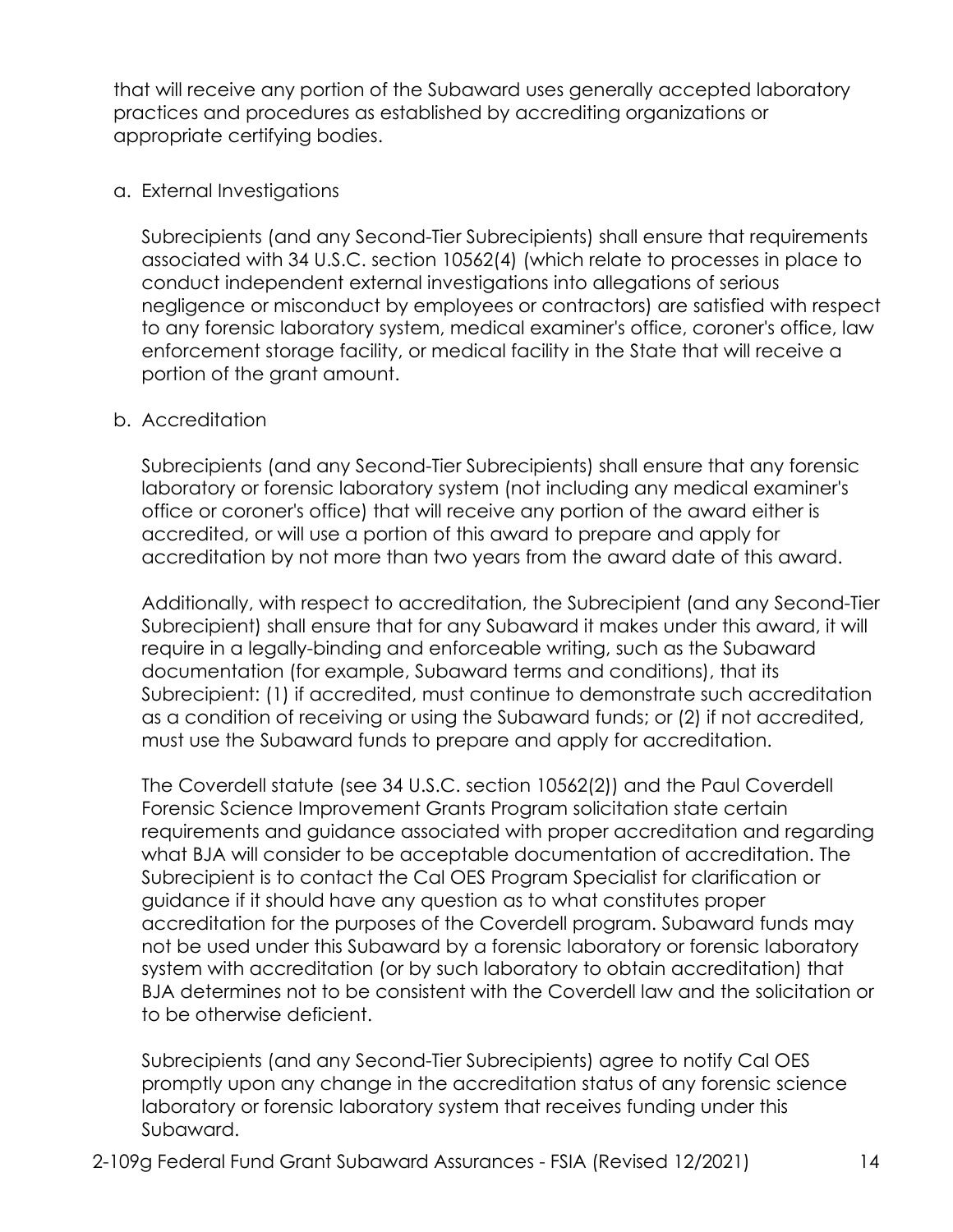## **32. Use of Funds; No Research**

 Funds provided under this Subaward shall be used only for the purposes and types of used for research or statistical projects or activities. Use of Subaward funds for expenses set forth in the Request for Application. Funds shall not be used for general law enforcement functions or non-forensic investigatory functions, and shall not be construction of new facilities is restricted by statute. Any questions concerning this provision should be directed to the Cal OES Program Specialist prior to incurring the expense or commencing the activity in question.

 a sample at the end of the grant period); (2) percent reduction in the number of forensic cases at the beginning of the grant period versus the number of backlogged forensic cases at the end of grant period), if applicable to the To ensure compliance with the Government Performance and Results Act (Pub. L. No. 103-62) and the GPRA Modernization Act of 2010 (Pub. L. No. 111-352), program performance under this Subaward is measured by the following: (1) percent reduction in the average number of days from the submission of a sample to a forensic science laboratory to the delivery of test results to a requesting office or agency (calculated by reporting the average number of days to process a sample at the beginning of the grant period versus the average number of days to process backlogged forensic cases (calculated by reporting the number of backlogged Subaward; and (3) the number of forensic science or medical examiner/coroner's office personnel who completed appropriate training or educational opportunities with these Coverdell funds, if applicable to the Subaward. Subrecipients (and any Second-Tier Subrecipients) are required to collect and report data relevant to these measures.

## **33. Forensic Science or Medical Examiner Services Fees**

 throughout the Subaward period, it must promptly notify Cal OES if it either starts or its method of allocating fees received for such services to program income. Notice Subrecipients (and any Second-Tier Subrecipients) understand and agree that, stops charging fees for forensic science or medical examiner services, or if it revises must be provided in writing to the Cal OES Program Specialist within fifteen business days of implementation of the change.

## **34. External Investigations**

Subrecipients (and any Second-Tier Subrecipients) acknowledge that, as stated in the solicitation for the Paul Coverdell Forensic Science Improvement Grants Program, BJA assumes that Subrecipients (and Second-Tier Subrecipients) of Coverdell funds will make use of the process referenced in their certification as to external investigations and will refer allegations of serious negligence or misconduct substantially affecting the integrity of forensic results to government entities with an appropriate process in place to conduct independent external investigations, such as the government entity (or entities) identified in the grant application. The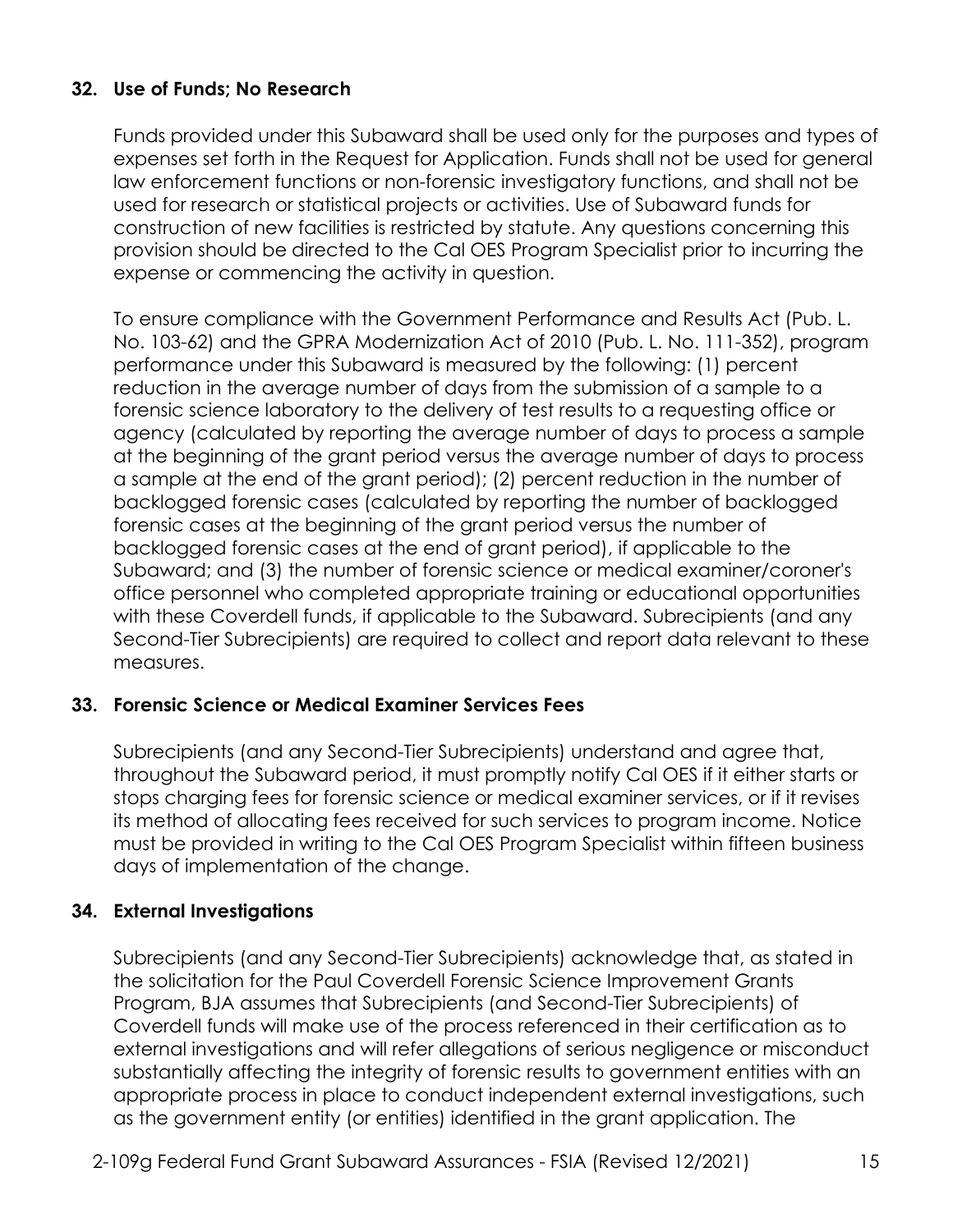and agrees that funds may be withheld (including funds under future awards), or Subrecipient shall submit the following information as part of its final report: (1) the number and nature of any allegations of serious negligence or misconduct substantially affecting the integrity of forensic results received during the 12-month period of the award; (2) information on the referrals of such allegations (e.g., the government entity or entities to which referred, the date of referral); (3) the outcome of such referrals (if known as of the date of the report); and (4) if any such allegations were not referred, the reason(s) for the non-referral. Should the project period for this award be extended, the Subrecipient shall submit the above information as to subsequent twelve-month periods every twelve months thereafter (as part of a semi-annual progress report) until the close of the award period, at which point the Subrecipient shall submit the required information as to any period not covered by prior reports as part of its final report. The Subrecipient understands other related requirements may be imposed, if the required information is not submitted on a timely basis.

### **35. Subrecipient Integrity and Performance Matters**

Subrecipients (and any Second-Tier Subrecipients) must comply with any and all applicable requirements regarding reporting of information on civil, criminal, and administrative proceedings connected with (or connected to the performance of) either this OJP award or any other grant, cooperative agreement, or procurement contract from the federal government. Under certain circumstances, Subrecipients of OJP awards are required to report information about such proceedings, through the federal System for Award Management (known as "SAM"), to the designated federal integrity and performance system (currently, "FAPIIS").

 updating) of information on certain civil, criminal, and administrative proceedings to The details of Subrecipient obligations regarding the required reporting (and the federal designated integrity and performance system (currently, "FAPIIS") within SAM are posted on the OJP web site at<https://ojp.gov/funding/FAPIIS.htm>(Award condition: Recipient Integrity and Performance Matters, including Recipient Reporting to FAPIIS), and are incorporated by reference here.

#### **36. Gross Income**

 must be reported to Cal OES and are subject to monitoring. Subrecipients (and any Second-Tier Subrecipients) understand and agree that gross income (revenues) from fees charged for forensic science or medical examiner services constitutes program income (in whole or in part), and that program income must be determined, used, and documented in accordance with the provisions of 2 C.F.R. 200.307, including as applied in the Department of Justice (DOJ) Grants Financial Guide, as it may be revised from time to time. Subrecipients (and any Second-Tier Subrecipients) further understand and agree that both program income earned during the Subaward period and expenditures of such program income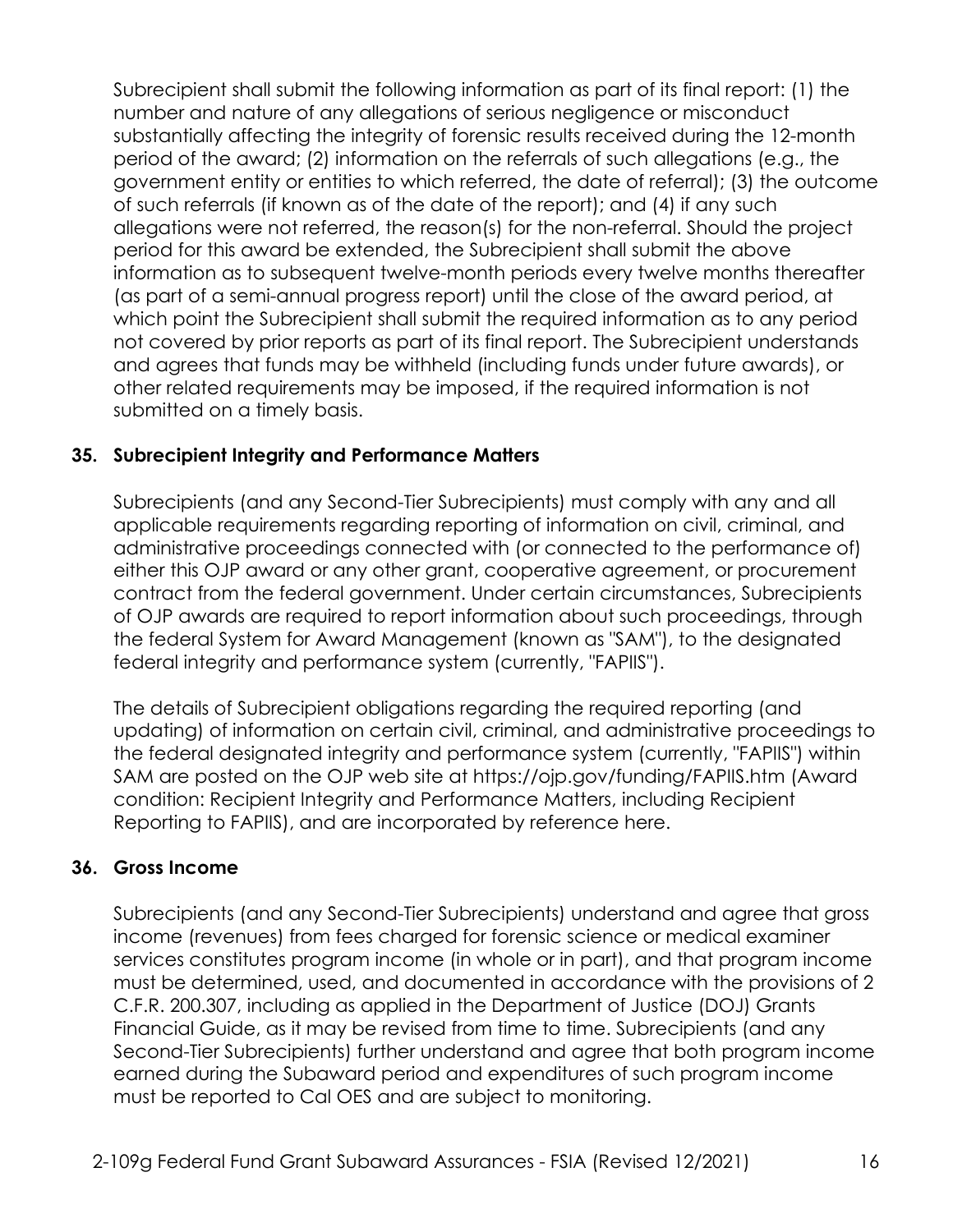Subrecipients (and any Second-Tier Subrecipients) understand and agree that program income earned during the Subaward period may be expended only for permissible uses of funds specifically identified in the solicitation for the Paul Coverdell Forensic Science Improvement Grants Program. The Subrecipient further understands and agrees that program income earned during the award period may not be used to supplant State or local government funds, but instead may be used only to increase the amount of funds that would, in the absence of Federal funds or program income, be available from State or local government sources for the permissible uses of funds listed in the solicitation.

 program income earned during the award period that is not obligated and Subrecipients (and any Second-Tier Subrecipients) understand and agree that program income that is earned during the final one hundred twenty (120) days of the award period may, if appropriate, be obligated (as well as expended) for permissible uses during the one hundred twenty-day (120-day) period following the end of the award period. The Subrecipient further understands and agrees that any expended within one hundred twenty (120) days of the end of the award period must be returned to Cal OES.

### **37. Federal, State and Local Environmental Laws and Regulations**

 and implementation of the activities to be funded under this Subaward. Subrecipients (and any Second-Tier Subrecipients) agree to comply with all Federal, State, and local environmental laws and regulations applicable to the development

a. Environmental Assessment (EA)

The activities the Subrecipient (and any Second-Tier Subrecipient) has proposed to conduct under this Subaward fall within the scope of a BJA Programmatic EA that complies with the National Environmental Policy Act (NEPA). These activities have been determined not to have a significant impact on the quality of the human environment.

#### b. Modifications

 Throughout the term of this Subaward, Subrecipients (and any Second-Tier any proposed new activities or changed circumstances that may require Subrecipients) agree that for any activity that is the subject of a completed EA, it will inform Cal OES of (1) any change(s) that it is considering making to the previously assessed activity that may be relevant to environmental impact; or (2) assessment as to environmental impact, such as new activities that involve the use of chemicals or involve construction or major renovation. Subrecipients (and any Second-Tier Subrecipients) will not implement a proposed change or new activity until BJA, with the assistance of Cal OES, has determined whether the proposed change or new activity (or changed circumstances) will require additional review under NEPA. Approval for implementation will not be

2-109g Federal Fund Grant Subaward Assurances - FSIA (Revised 12/2021) 17